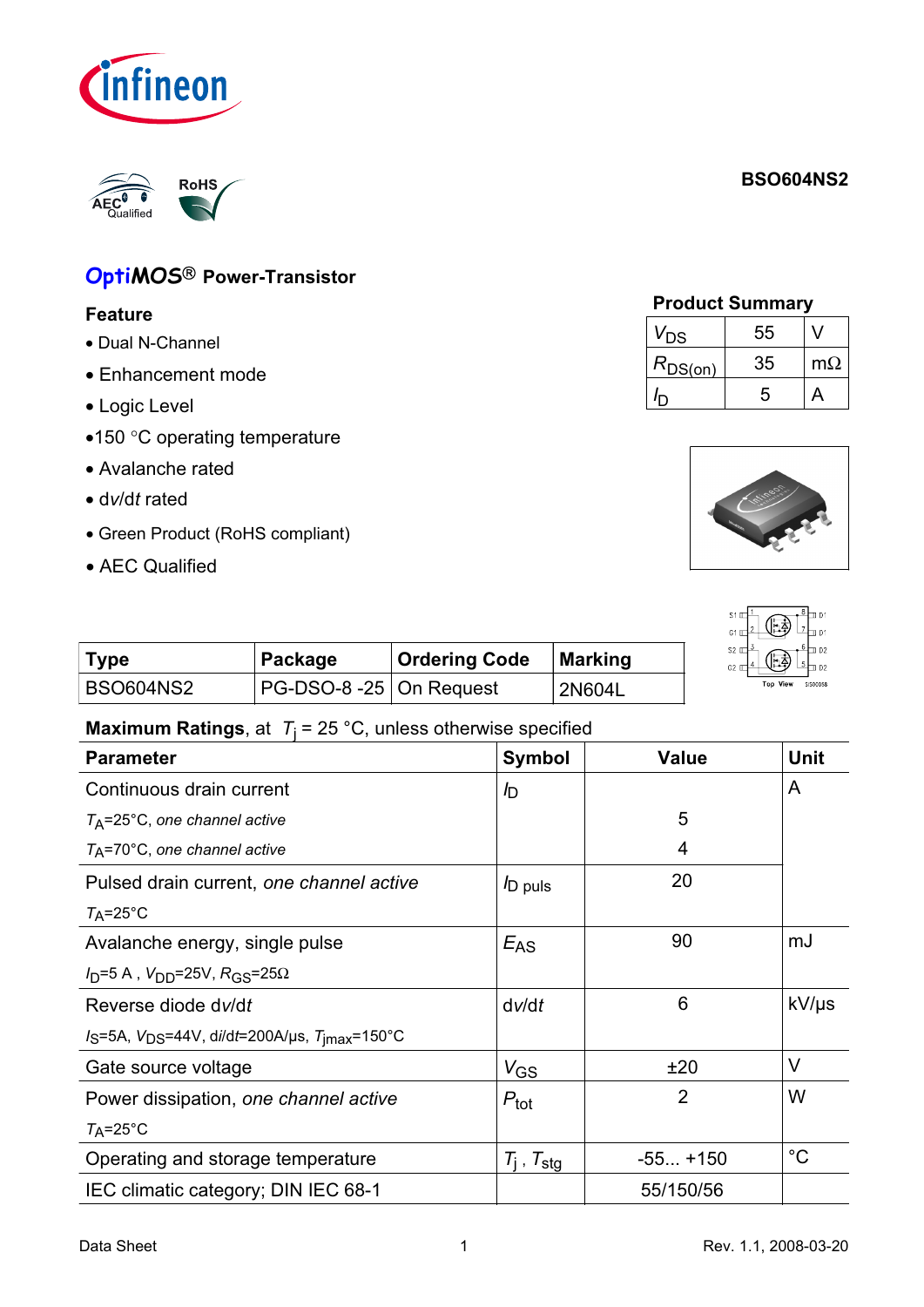

#### **Thermal Characteristics**

| <b>Parameter</b>                                               | Symbol     | <b>Values</b> |                          | Unit |     |
|----------------------------------------------------------------|------------|---------------|--------------------------|------|-----|
|                                                                |            | min.          | typ.                     | max. |     |
| <b>Characteristics</b>                                         |            |               |                          |      |     |
| Thermal resistance, junction - soldering point                 | $R_{thJS}$ |               | 34                       | 50   | K/W |
| SMD version, device on PCB:                                    | $R_{thJA}$ |               |                          |      |     |
| @ min. footprint; $t \le 10$ s                                 |            |               |                          | 100  |     |
| @ 6 cm <sup>2</sup> cooling area <sup>1</sup> ); t $\leq$ 10 s |            |               | $\overline{\phantom{0}}$ | 62.5 |     |
|                                                                |            |               |                          |      |     |

# **Electrical Characteristics**, at  $T_i = 25$  °C, unless otherwise specified

| <b>Parameter</b>              | <b>Symbol</b> | <b>Values</b> |      | <b>Unit</b> |  |
|-------------------------------|---------------|---------------|------|-------------|--|
|                               |               | min.          | typ. | max.        |  |
| <b>Static Characteristics</b> |               |               |      |             |  |

| olalio Onaraolonsuos                        |                   |     |      |                |           |
|---------------------------------------------|-------------------|-----|------|----------------|-----------|
| Drain-source breakdown voltage              | $V_{\rm (BR)DSS}$ | 55  |      |                | V         |
| $V_{GS} = 0V$ , $I_{D} = 1$ mA              |                   |     |      |                |           |
| Gate threshold voltage, $V_{GS}$ = $V_{DS}$ | $V_{GS(th)}$      | 1.2 | 1.6  | $\overline{2}$ |           |
| $I_D = 30\mu A$                             |                   |     |      |                |           |
| Zero gate voltage drain current             | $I_{\text{DSS}}$  |     |      |                | μA        |
| $V_{DS}$ =55V, $V_{GS}$ =0V, $T_{i}$ =25°C  |                   |     | 0.01 | 1              |           |
| $V_{DS}$ =55V, $V_{GS}$ =0V, $T_i$ =150°C   |                   |     | 1    | 100            |           |
| Gate-source leakage current                 | $I_{\text{GSS}}$  |     | 1    | 100            | nA        |
| $V_{\rm GS}$ =20V, $V_{\rm DS}$ =0V         |                   |     |      |                |           |
| Drain-source on-state resistance            | $R_{DS(on)}$      |     | 38   | 44             | $m\Omega$ |
| $V_{\rm GS}$ =4.5V, $I_{\rm D}$ =2.5A       |                   |     |      |                |           |
| Drain-source on-state resistance            | $R_{DS(on)}$      |     | 31   | 35             |           |
| $V_{GS}$ =10V, $I_{D}$ =2.5A                |                   |     |      |                |           |

<sup>1</sup>Device on 40mm\*40mm\*1.5mm epoxy PCB FR4 with 6cm<sup>2</sup> (one layer, 70 µm thick) copper area for drain connection. PCB is vertical without blown air.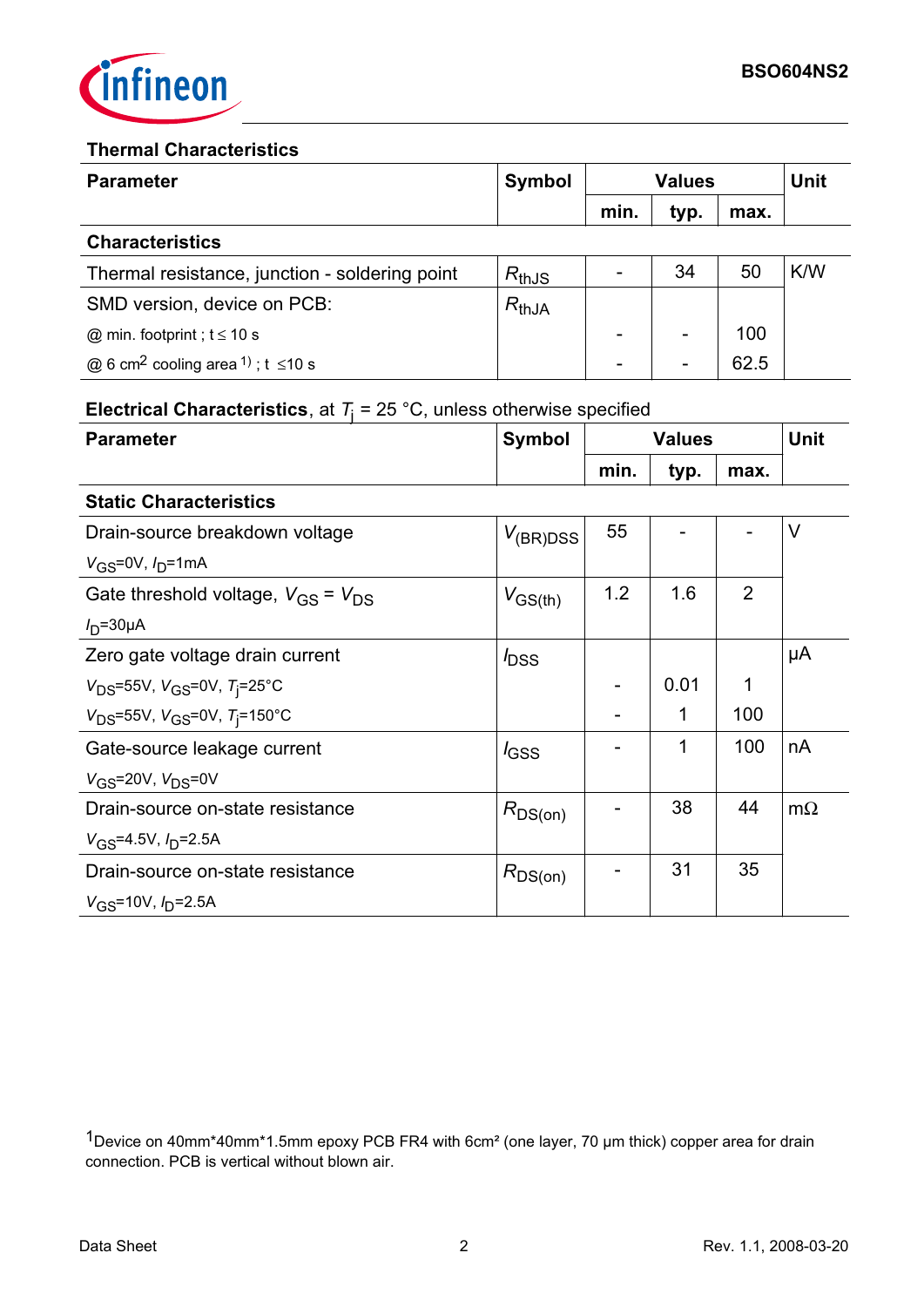

### **Electrical Characteristics**

| <b>Parameter</b>                   | <b>Symbol</b><br><b>Conditions</b> |                                     | <b>Values</b>            |                |      | <b>Unit</b>    |
|------------------------------------|------------------------------------|-------------------------------------|--------------------------|----------------|------|----------------|
|                                    |                                    |                                     | min.                     | typ.           | max. |                |
| <b>Dynamic Characteristics</b>     |                                    |                                     |                          |                |      |                |
| Transconductance                   | $g_{\text{fs}}$                    | $V_{DS} \geq 2 * I_{D} *$           | 6.7                      | 13.4           |      | S              |
|                                    |                                    | $R_{DS(on)max} = 0.4V$ , $I_D = 5A$ |                          |                |      |                |
| Input capacitance                  | $C_{i$                             | $V_{GS}$ =0V, $V_{DS}$ =25V,        | ÷,                       | 656            | 870  | pF             |
| Output capacitance                 | $C_{\rm{0SS}}$                     | $f=1$ MHz                           |                          | 154            | 205  |                |
| Reverse transfer capacitance       | $C_{\rm rss}$                      |                                     |                          | 49             | 75   |                |
| Turn-on delay time                 | $t_{d(on)}$                        | $V_{DD}$ =27.5V, $V_{GS}$ =4.5V,    | $\blacksquare$           | 9              | 14   | ns             |
| Rise time                          | $t_{\sf r}$                        | $ID=5A$ ,                           | $\overline{\phantom{0}}$ | 8              | 13   |                |
| Turn-off delay time                | $t_{d(Off)}$                       | $R_G$ =75 $\Omega$                  | $\overline{\phantom{0}}$ | 52             | 78   |                |
| Fall time                          | $t_{\mathsf{f}}$                   |                                     |                          | 8              | 12   |                |
| <b>Gate Charge Characteristics</b> |                                    |                                     |                          |                |      |                |
| Gate to source charge              | $Q_{\underline{\mathsf{gs}}}$      | $V_{DD} = 44V, I_D = 5A$            | $\blacksquare$           | $\overline{2}$ | 3    | nC             |
| Gate to drain charge               | $Q_{\underline{gd}}$               |                                     |                          | 6.6            | 10   |                |
| Gate charge total                  | $Q_{q}$                            | $V_{DD} = 44V, I_D = 5A,$           |                          | 19.7           | 26   |                |
|                                    |                                    | $V_{GS}$ =0 to 10V                  |                          |                |      |                |
| Gate plateau voltage               | $V_{(\text{plateau})}$             | $V_{DD} = 44V, I_D = 5A$            | L,                       | 2.9            | L,   | $\vee$         |
| <b>Reverse Diode</b>               |                                    |                                     |                          |                |      |                |
| Inverse diode continuous           | $I_{\rm S}$                        | $T_A = 25^\circ C$                  |                          |                | 5    | $\overline{A}$ |
| forward current                    |                                    |                                     |                          |                |      |                |
| Inv. diode direct current, pulsed  | $I_{\text{SM}}$                    |                                     | $\overline{\phantom{a}}$ |                | 20   |                |
| Inverse diode forward voltage      | $V_{S\underline{D}}$               | $V_{GS} = 0V, I_F = 5A$             |                          | 0.9            | 1.3  | $\vee$         |
| Reverse recovery time              | $t_{rr}$                           | $V_R$ =27.5V, $I_F = I_S$ ,         |                          | 32             | 40   | ns             |
| Reverse recovery charge            | $Q_{\underline{\text{rr}}}$        | $di_F/dt = 100A/\mu s$              |                          | 34             | 43   | nC             |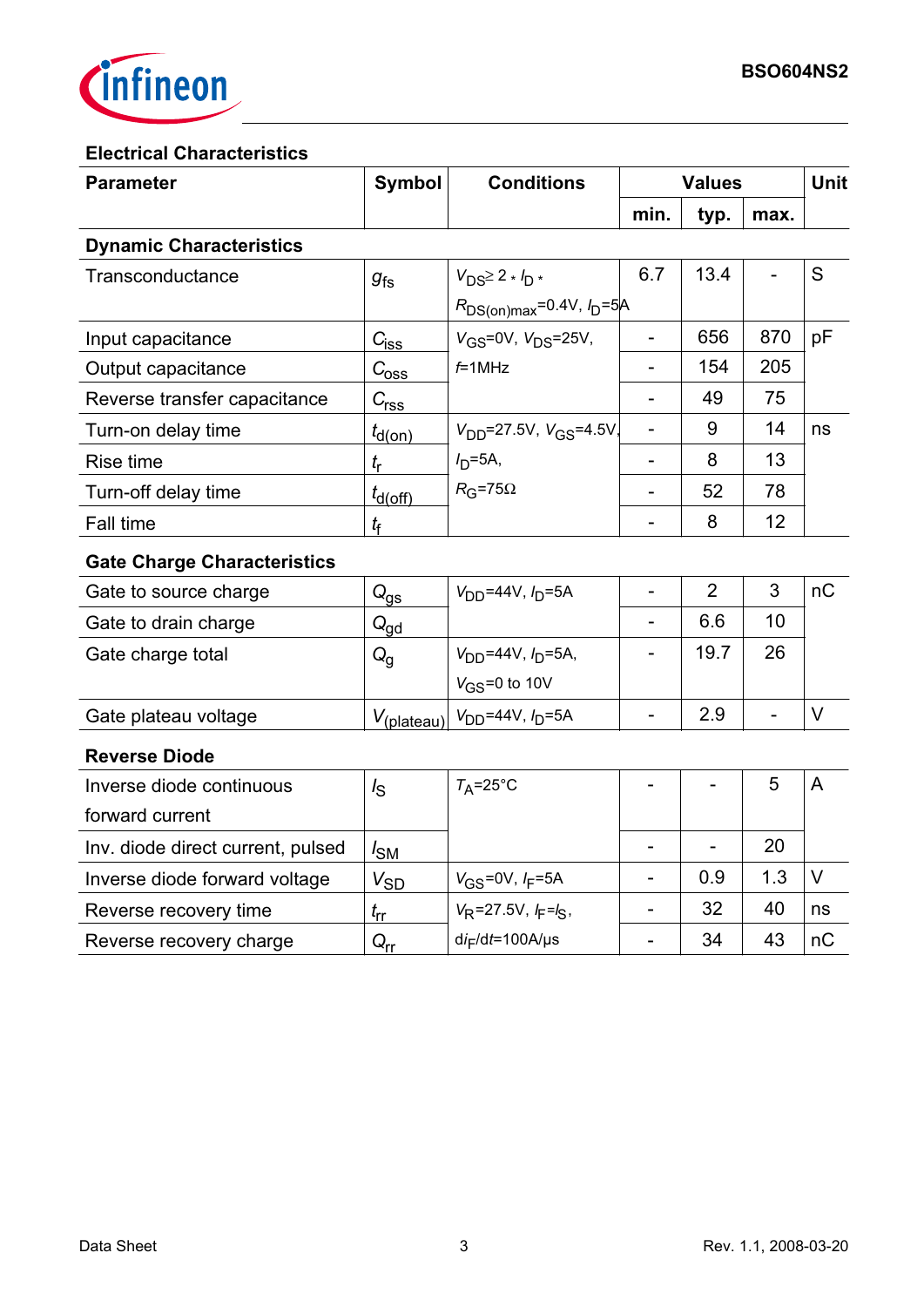

#### 1 Power dissipation



#### 3 Safe operating area

 $I_D = f(V_{DS})$ 

parameter :  $D = 0$ ,  $T_A = 25$  °C



#### 2 Drain current



4 Max. transient thermal impedance

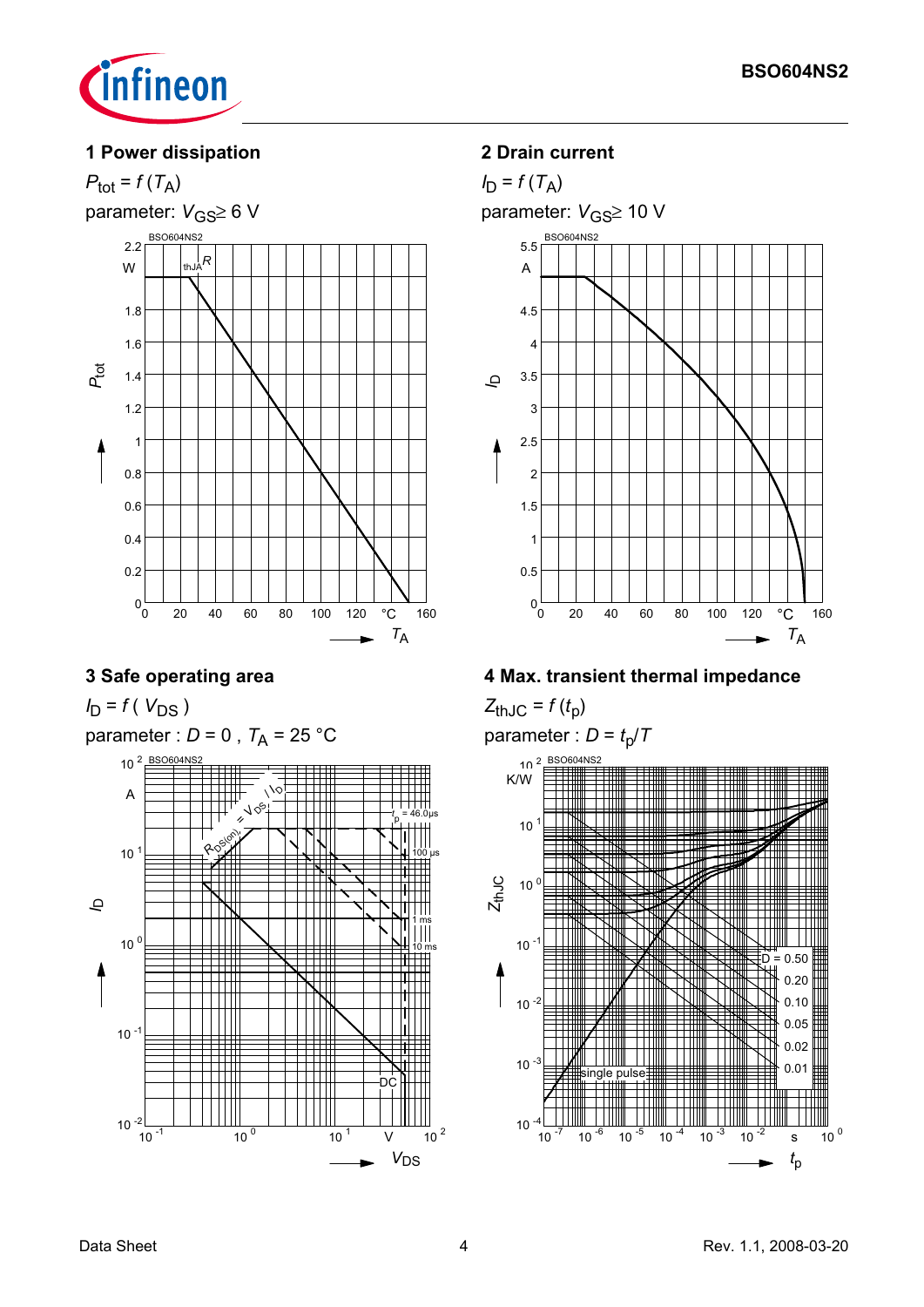

### 5 Typ. output characteristic

 $I_D = f(V_{DS})$ ; T<sub>i</sub>=25°C



## 7 Typ. transfer characteristics

 $I_D = f(V_{GS})$ ;  $V_{DS} \ge 2 \times I_D \times R_{DS(on)max}$ parameter:  $t_0$  = 80 µs



#### 6 Typ. drain-source on resistance

 $R_{DS(on)} = f(I_D)$ parameter: V<sub>GS</sub> **BSO604NS** 120  $m\Omega$ c 100  $\mathbf d$ 90 R<sub>DS(on)</sub> 80 70 60  $\mathbf f$ 50 40 30 20  $V_{GS}$  [V] =  $\overline{h}$  $\mathsf{d}$  $\mathbf{e}$  $g$  h<br>4.5 10.0  $C$  d e f<br>3.4 3.6 3.8 4.0  $10$  $0^{\text{L}}_{0}$  $\overline{1}$  $\overline{2}$  $\mathbf{3}$  $\overline{\mathbf{4}}$  $\sqrt{5}$  $\,6$ 8  $\overline{A}$  $10$  $I_{\text{D}}$ 

### 8 Typ. forward transconductance

 $g_{fs} = f(I_D); T_i = 25^{\circ}C$ parameter:  $g_{fs}$ 

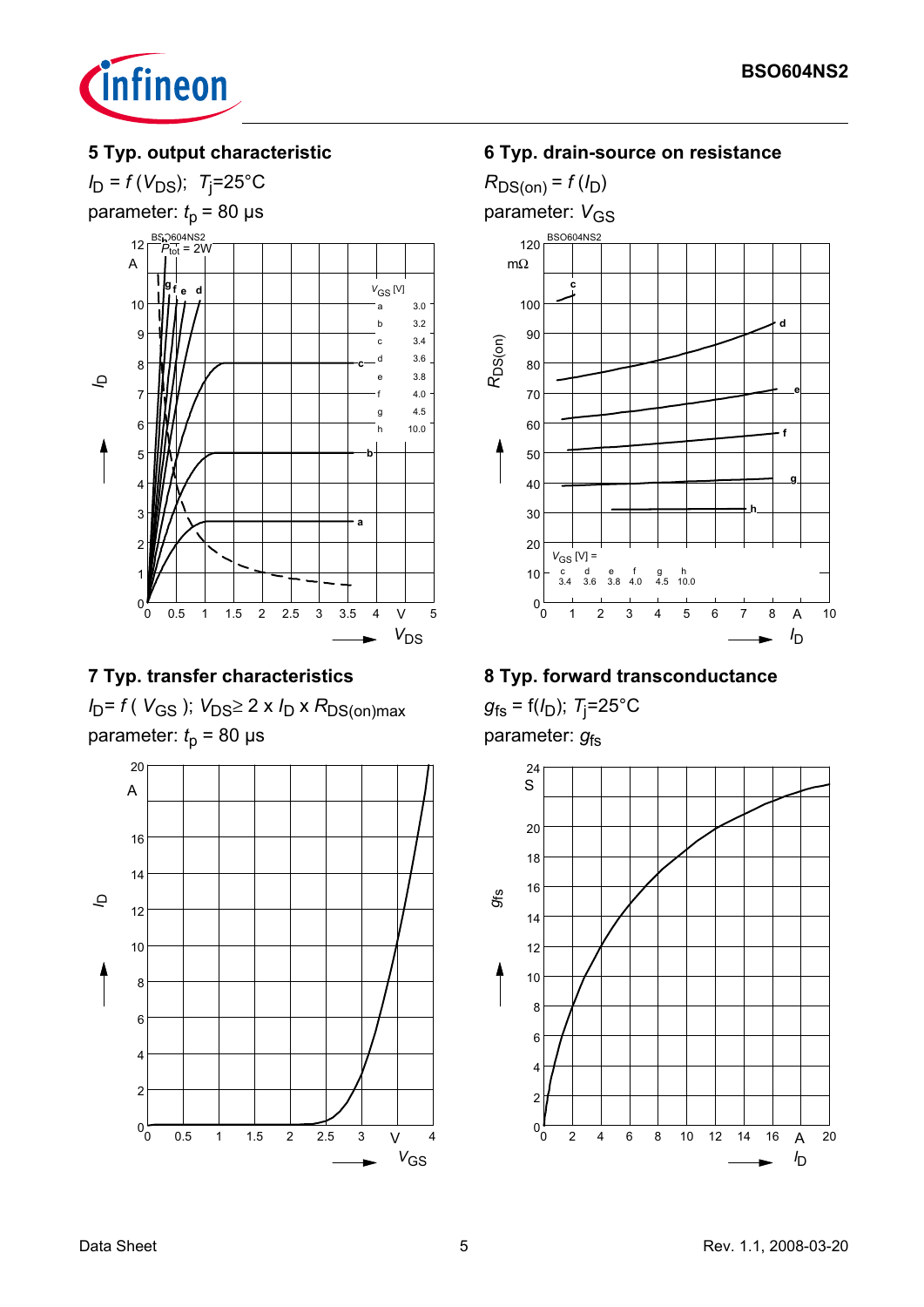

#### 9 Drain-source on-state resistance



## 11 Typ. capacitances

 $C = f(V_{DS})$ 

parameter:  $V_{\text{GS}} = 0V$ ,  $f = 1$  MHz



### 10 Typ. gate threshold voltage

 $V_{GS(th)} = f(T_i)$ parameter:  $V_{GS} = V_{DS}$ 



## 12 Forward character. of reverse diode

 $I_F = f(V_{SD})$ 

parameter:  $T_{\text{j}}$ , tp = 80 µs



Data Sheet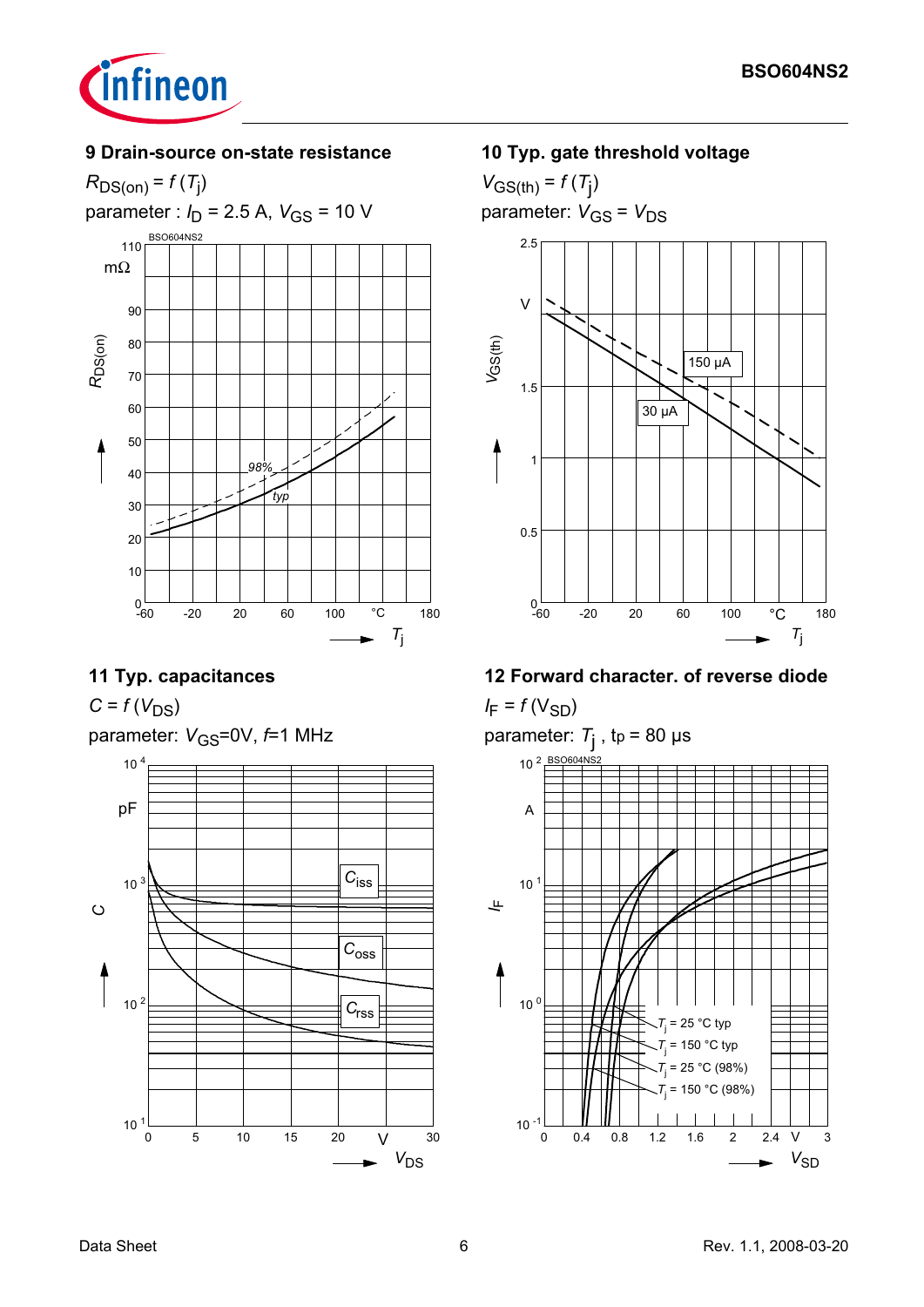

#### 13 Typ. avalanche energy

 $E_{AS} = f(T_i)$ par.:  $I_D$  = 5 A ,  $V_{DD}$  = 25 V,  $R_{GS}$  = 25  $\Omega$ 90 mJ 70 EAS 60 50 40  $30$ 20  $10$  $9\overline{5}$ 185 45 65 85 105 125 145  $^{\circ}{\rm C}$  $T_{\rm j}$ 

## 15 Drain-source breakdown voltage

 $V_{(BR)DSS} = f(T_j)$ 

parameter:  $I_D$ =10 mA



# 14 Typ. gate charge

 $V_{GS} = f (Q_{Gate})$ 

parameter:  $I_D = 5$  A pulsed

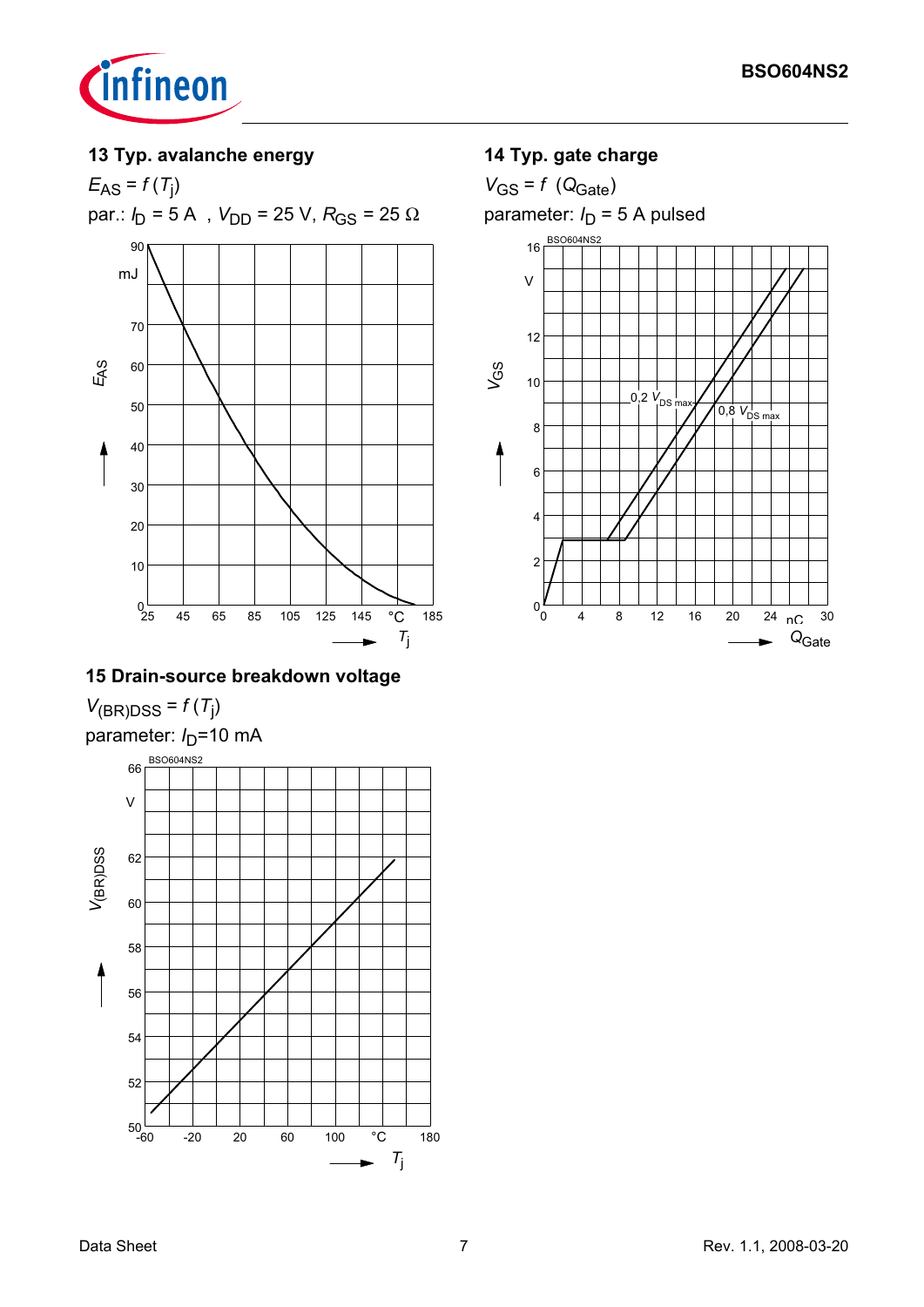

**Package Outlines**

## **1 Package Outlines**





#### **Green Product (RoHS compliant)**

To meet the world-wide customer requirements for environmentally friendly products and to be compliant with government regulations the device is available as a green product. Green products are RoHS-Compliant (i.e Pb-free finish on leads and suitable for Pb-free soldering according to IPC/JEDEC J-STD-020).

For further information on alternative packages, please visit our website: **[http://www.infineon.com/packages](http://www.infineon.com/packages/)**. **Dimensions in mm**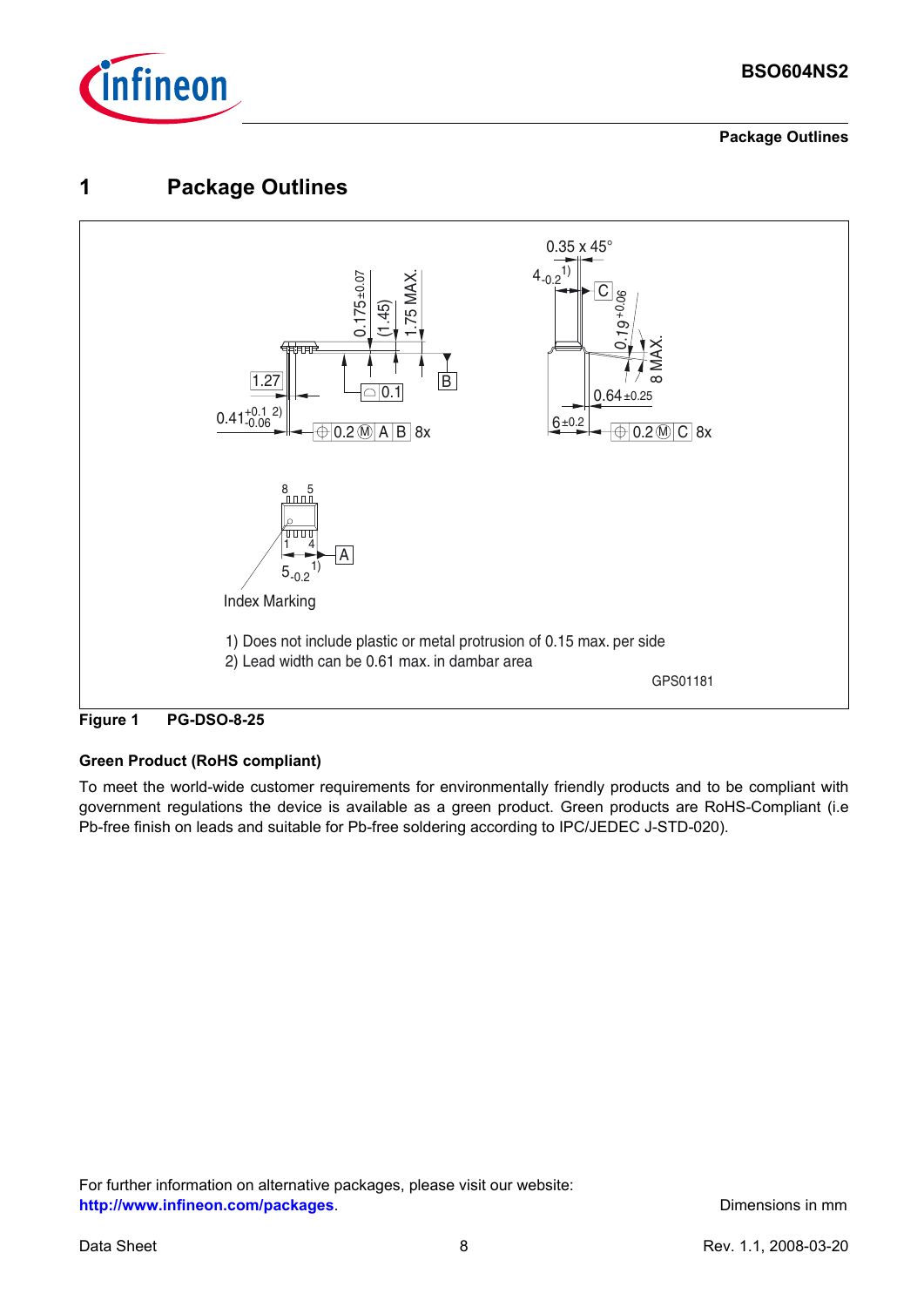

**Revision History**

# **2 Revision History**

| <b>Revision</b> | <b>Date</b> | <b>Changes</b>                                                          |
|-----------------|-------------|-------------------------------------------------------------------------|
| 1.1             | 2008-03-20  | Initial version of RoHS-compliant derivate of BSO604NS2                 |
|                 |             | Page 1: AEC certified statement added                                   |
|                 |             | Page 1 and 8: added RoHS compliance statement and Green product feature |
|                 |             | Page 1 and 8: Package changed to RoHS compliant version                 |
|                 |             | Page 9-10: added Revision History, updated Legal Disclaimer             |